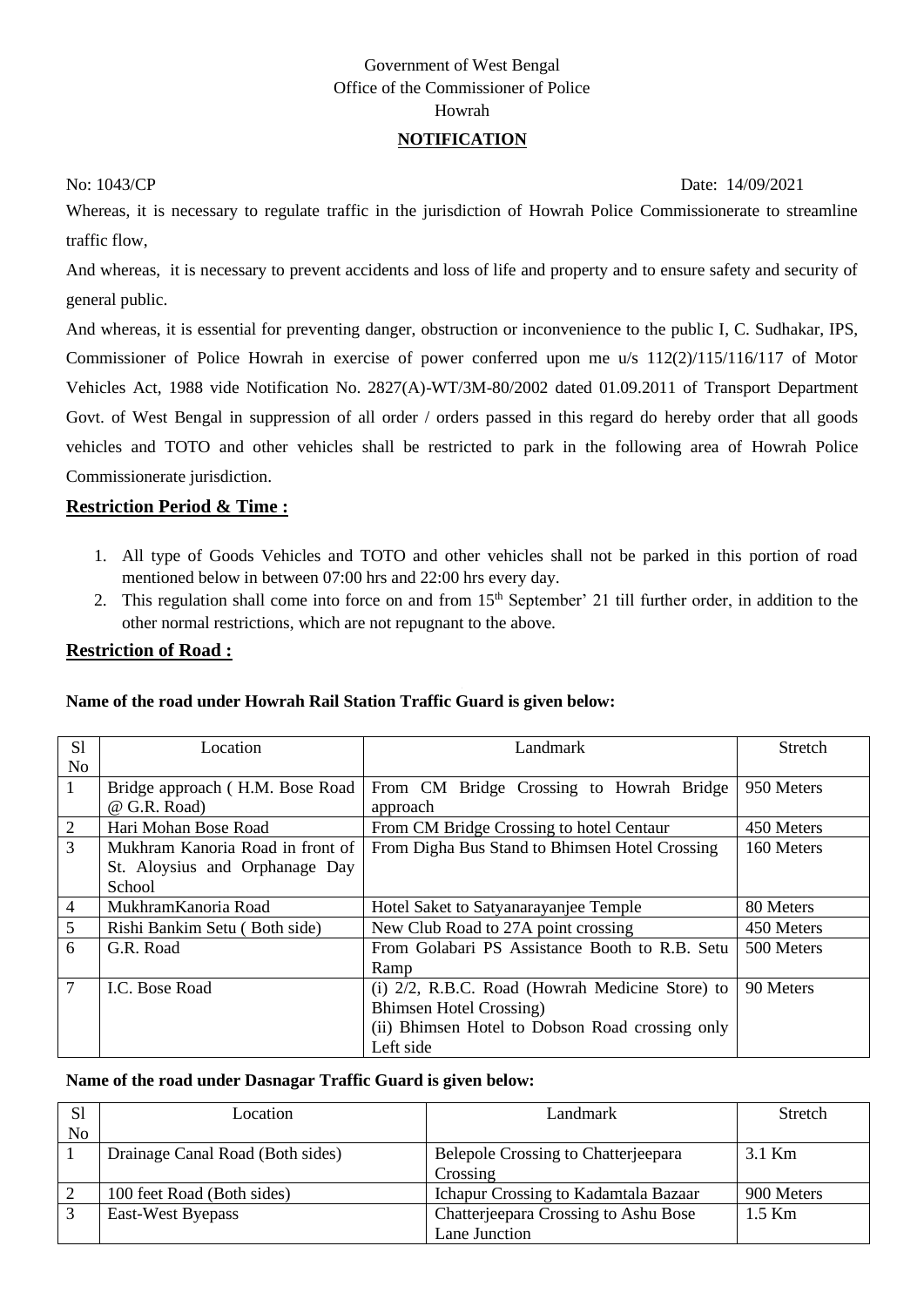# **Name of the road under Howrah Traffic Guard is given below:**

| S <sub>1</sub> | Location                    | Landmark                                     | Stretch    |
|----------------|-----------------------------|----------------------------------------------|------------|
| N <sub>o</sub> |                             |                                              |            |
| $\mathbf{1}$   | <b>GT</b> Road              | Santa Singh more to Fashitala More           | 4.2 Km     |
| $\overline{2}$ | <b>Foreshore Road</b>       | Coal Depot More to R.K. Pur Level X-ing      | 2.3 Km     |
| 34             | Jagat Banerjee Ghat Road    | Coal Depot More to Kazipara More             | $1$ Km     |
| 5              | <b>Grand Foreshore Road</b> | Bastolaghat X-ing to Howrah Railway Museum   | 1.7 Km     |
| 6              | <b>KC Dutta Road</b>        | Burn More to R.K. Pur Level X-ing            | 700 Meters |
| 7              | <b>Church Road</b>          | Under fly over to Howrah Orthopedic Hospital | 350 Meters |
| 8              | N S Road                    | Mallick fatak more to Kali Kundu Petrol Pump | 650 Meters |
| 9              | <b>RBC</b> Road             | DM Bungalow to Burn More                     | 140 Meters |
| 10             | Biplobi Horen Ghosh Sarani  | Howrah PS to Under fly over                  | 170 Meters |
| 11             | East West Bye Pass          | TI (HQ) to Kathpole                          | 2.5 Km     |
| 12             | Nityadhan Mukherjee Road    | City Life to Telkalghat                      | 950 Meters |
| 13             | R.B. Setu fly over          | Sarat Sadan Back Gate to New Cab Road        | 850 Meters |
| 14             | Panchanantala Road          | Panchanantala Road & GT Road Crossing to     | 900 Mtrs   |
|                |                             | Annapurna Bayam Samity                       |            |
| 15             | MG Road                     | DM Bungalow to Under fly Over of RB Setu     | 130 Mtrs   |
| 16             | Dr PK Banerjee Road         | Mallick fatak More to RT Lane & KC Dutta     | 500 Mtrs.  |
| 17             | Duke Road                   | <b>Entire Metal Road</b>                     | 900 Mtrs   |
|                | Bon Behari Bose Road        | Sandhya Bazar to R K Pur Level Crossing      | 550 Mtrs.  |

### Name of the road under 2<sup>nd</sup>Hoogly Bridge Traffic Guard is given below:

| S <sub>1</sub>  | Location                     | Landmark                                      | Stretch    |
|-----------------|------------------------------|-----------------------------------------------|------------|
| N <sub>o</sub>  |                              |                                               |            |
|                 | Janagate crossing            | On both side of crossing                      | 50 Meters  |
| 2               | Betor crossing               | On both side of crossing                      | 50 Meters  |
| $\mathfrak{Z}$  | Hang-sang crossing           | Kolkata bound                                 | 50 Meters  |
| $\overline{4}$  | Carry road crossing          | On both side of crossing                      | 50 Meters  |
| $5\overline{)}$ | Mandirtala crossing          | Both side up & down on road                   | 100 Meters |
| 6               | Saratchatterjee road         | Chatterjeehat bazar                           | 700 Meters |
| $\overline{7}$  | Kashinath chatterjee lane    | Towards mandirtala                            | 400 Meters |
| $8\phantom{.}$  | 2nd hb-TG under all Fly over | Nabanna surrounding                           | 9 Km       |
| 9               | Omkarmal Jetia road          | Beside 2nd HBTG office towards toll           | 150 Meters |
| 10              | Andul road                   | Lakxminarayantala to Hanskhali pool both side | 3 Km       |
| 11              | Collage Ghat                 | Towards 55 bus stand both side                | 500 Meters |
| 12              | Collage road                 | Lakxminarayantala towards B. Garden gate      | 500 Meters |
| 13              | Baitaitala crossing          | Both side of crossing                         | 50 Meters  |
| 14              | Satayan Bose road            | Towards Nazirganj I/C                         | 100 Meters |

## **Name of the road under Kona Traffic Guard is given below:**

| S1 | Location                   | Landmark                                | Stretch    |
|----|----------------------------|-----------------------------------------|------------|
| No |                            |                                         |            |
|    | Service Road (Both (Bound) | Bablatala to Manasatala (Nibra Bound)   | 300 Meters |
|    | Mohiary road               | Garfa to Prantick Book stall            | 350 Meters |
|    | Service Road               | Great Eastern to Welcome Lodge          | 200 Meters |
|    | Service Road               | Garage More to Sundarpara (Nibra Bound) | 300 Meters |

# **Name of the road under Bally Traffic Guard is given below:**

| S1 | Location  | Landmark-                                    | Stretch    |
|----|-----------|----------------------------------------------|------------|
| No |           |                                              |            |
|    | G.T. Road | Bally Khal Island to Singh Kanta (Both side) | 4.5 Km     |
|    | G.G. Road | 56 More to Rangoli Mall (Both side)          | 400 Meters |
|    | G.G. Road | Don Bosco New Bus Stop to Hanuman Kanta      | 450 Meters |
|    |           | (Both side)                                  |            |